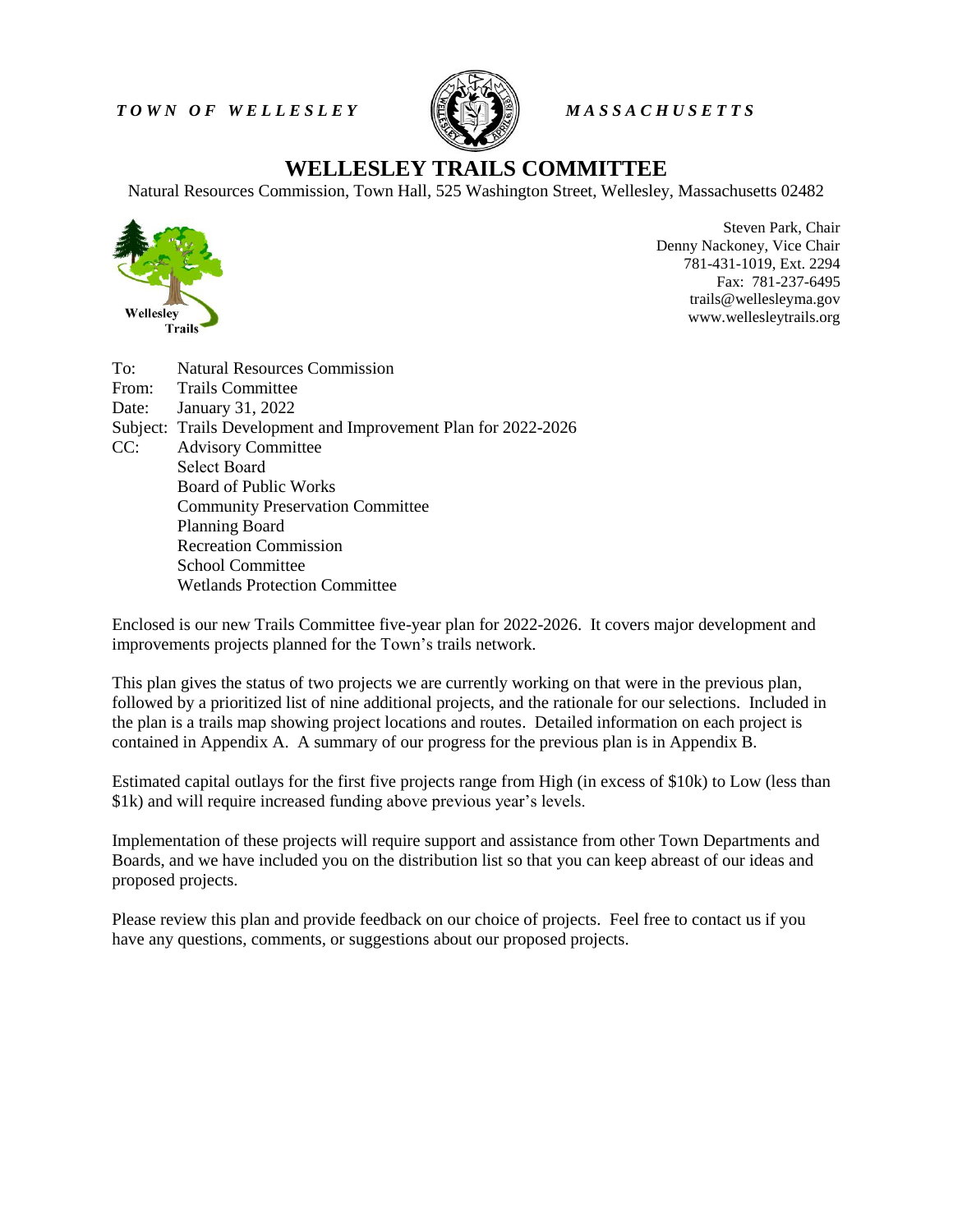# **Wellesley Trails Committee**

# **Trails Development and Improvement Plan 2022 – 2026**

Since 2005 the Trails Committee has prepared three 5-year project plans to improve and extend our trails network. This plan is an update to our 2017 plan and includes major projects planned for the next five years.

These projects are ideas proposed by committee members and suggested by trail users. Although some of the projects are more feasible than others, because of either complexity or cost, we believe that these projects will enhance our existing trails network.

# **Projects**

Project locations are shown on the attached map by project number. From our previous plan (Appendix B), we have three ongoing projects that we need to complete.

- 1. **Paintshop Pond Trail:** Recognize the trails at Wellesley College as one of the area's named woodland trail loops. The trail would follow existing trails between Pond Road, Paintshop Pond and Lake Waban.
- 2. **Sudbury Path Connection to Natick:** Extend the Sudbury Path from the aqueduct behind the Cheever House along Washington St to Elm Bank and the Natick town line.
- 3. **Riverside Rail Trail:** Advocate for the completion of the rail trail connecting the new DCR bridge over the Charles River in Lower Falls to the Riverside MBTA station in Newton.

Of the nine new projects that are proposed in this plan, two (#4 and 5) are carryover from the previous plan. The new projects are:

- 4. **North Forty Trails:** Preserve the Crosstown Trail along the Cochituate Aqueduct as an open space corridor, maximize open space retained for passive recreational use, and retain/establish trails connecting the neighborhood to the Crosstown Trail.
- 5. **Road Crossings and Sidewalks Advocacy:** Work with the Traffic Committee to identify priorities for crosswalks at trail road crossings and for sidewalks that support the trails network.
- 6. **Wellesley Office Park Trail Extension:** Extend the Charles River Trail south along the river to the route 9 crossing. Obtain permission from DCR and Hancock to mark both the existing Charles River Trails and the extension with woodland trail arrows.
- 7. **Hundreds Path Creation:** Establish a new marked interconnecting trail that connects the Crosstown Trail to Weston trails by way of Brown Park, Rockridge Pond and Carisbrooke Reservation.
- 8. **Charles River Path Reroute at Ouellet Park:** Move a section of the Charles River Path from Charles Street to Barton Road into the woods in Town Forest North behind Ouellet Park.
- 9. **Rosemary Brook Trail Restoration at Town Forest North:** Reestablish the abandoned trail loop in Town Forest North along Rosemary Brook by clearing debris and adding to the trails map.
- 10. **Centennial Reservation Trails Restoration, Maintenance and Planning:** Address ongoing trail issues in Centennial Reservation and update the management plan.
- 11. **Trails Outreach:** Organize informational outreach to residents about trail access and maps and about the benefits of trail usage. Organize a campaign of positive messaging that addresses trail etiquette challenges relating to litter, dogs, mountain biking, unsanctioned trail building and more.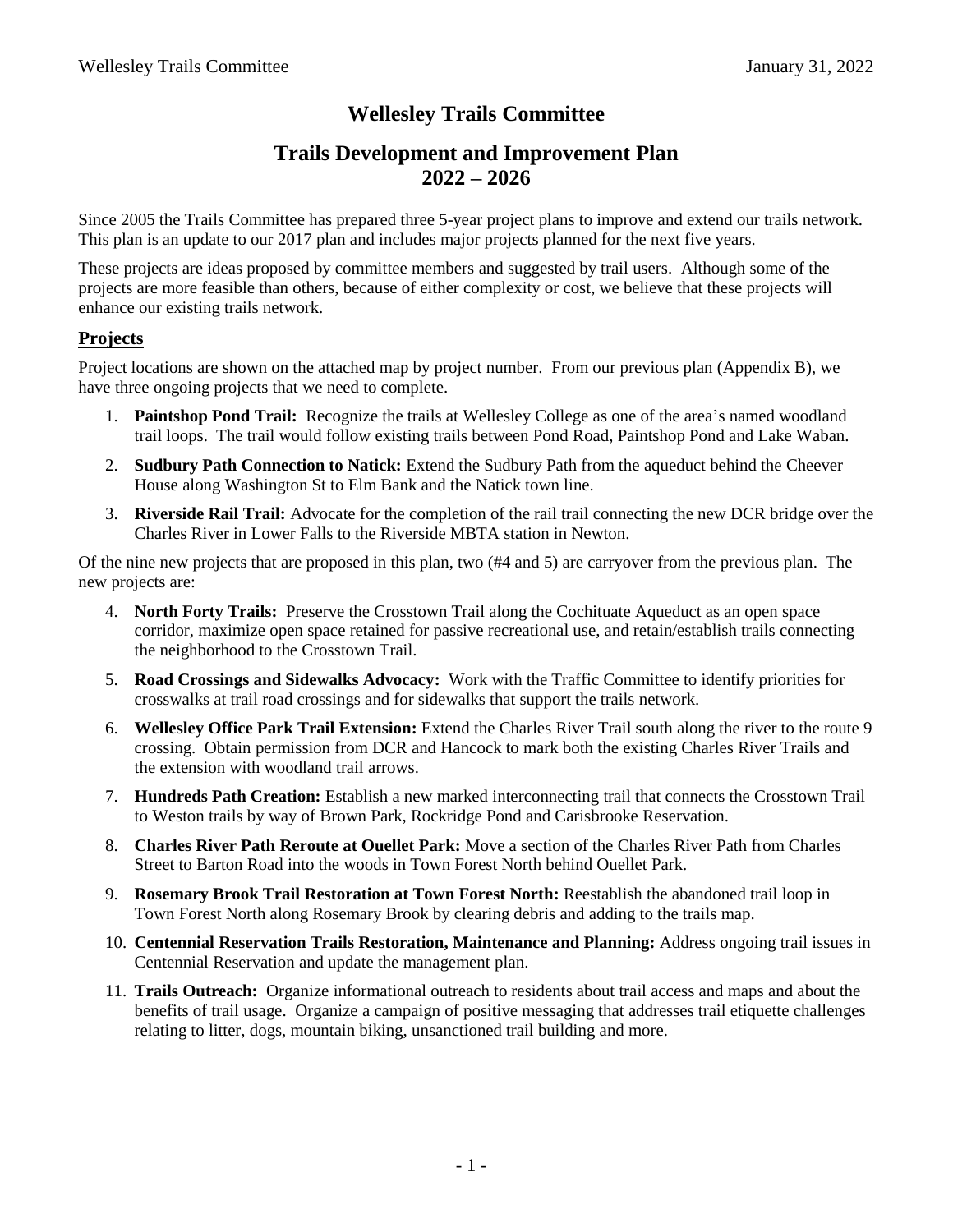# **Selection and Evaluation**

Details for each project are given in Appendix A and contain the following:

- 1. Purpose of the new trail or trail improvement.
- 2. Route of the trail or segment and connections to other trails.
- 3. Trail access issues that must be considered/resolved prior to startup.
- 4. Dependence on other Town or State projects.
- 5. Betterments requiring Town capital expenditures.
- 6. Expenses for Town maintenance in subsequent years.

In setting our priorities, we compared key issues and cost. The projects are rated according to the following criteria:

- 1. Benefits to trails network: High, Medium, Moderate, Low
- 2. Trail access issues<sup>1</sup>: Difficult, Moderate, Easy, None
- 3. Town capital cost: High (greater than \$10,000), Moderate (between \$1,000 and \$10,000), Low (less than \$1,000), Unknown, None
- 4. Town ongoing expense: High (greater than \$1,000/year), Moderate (between \$100 and \$1,000/year), Low (less than \$100/year), None

|    | Project                                              | <b>Benefit to</b><br><b>Trails</b> | <b>Access</b><br>Issues <sup>1</sup> | Capital<br>Cost      | Ongoing<br><b>Expense</b> |
|----|------------------------------------------------------|------------------------------------|--------------------------------------|----------------------|---------------------------|
|    |                                                      | <b>Network</b>                     |                                      |                      |                           |
| 1. | Paintshop Pond Trail                                 | High                               | Difficult                            | $Low-$               | None                      |
|    |                                                      |                                    |                                      | Moderate             |                           |
| 2. | Sudbury Path Connection to                           | High                               | Difficult                            | High <sup>3</sup>    | Low                       |
|    | <b>Natick</b>                                        |                                    |                                      |                      |                           |
| 3. | Riverside Rail Trail                                 | High                               | Difficult                            | None <sup>2</sup>    | None <sup>2</sup>         |
| 4. | <b>North Forty Trails</b>                            | High                               | Difficult                            | Unknown              | Unknown                   |
| 5. | Road Crossings and Sidewalks<br>Advocacy             | High                               | None                                 | Moderate-<br>High    | Low                       |
| 6. | <b>Wellesley Office Park Trail</b><br>Extension      | High                               | Difficult                            | Unknown <sup>4</sup> | Unknown                   |
| 7. | <b>Hundreds Path Creation</b>                        | High                               | None                                 | Low                  | None                      |
| 8. | <b>Charles River Path Reroute at</b><br>Ouellet park | Moderate                           | None                                 | None                 | None                      |
| 9. | <b>Rosemary Brook Trail</b>                          | Morderate                          | Moderate                             | None                 | None                      |
|    | Restoration                                          |                                    |                                      |                      |                           |
|    | 10. Centennial Reservation Trails                    | High                               | None                                 | Low-                 | Low                       |
|    | <b>Issues</b>                                        |                                    |                                      | Moderate             |                           |
|    | 11. Trails Outreach                                  | Moderate                           | None                                 | None                 | None                      |

#### **Comparison of Trails Projects**

- 2. Ongoing DCR project and funded by the State and Riverside developer.
- 3. Including estimated cost of building sidewalk along Washington Street per Complete Streets Prioritization Plan.
- 4. Cost could vary widely depending on the complexity of the pathway design.

<sup>1.</sup> Access issues include permission from landowners, safety concerns, terrain conditions, parking availability, and trail route compromises (see Appendix A for details).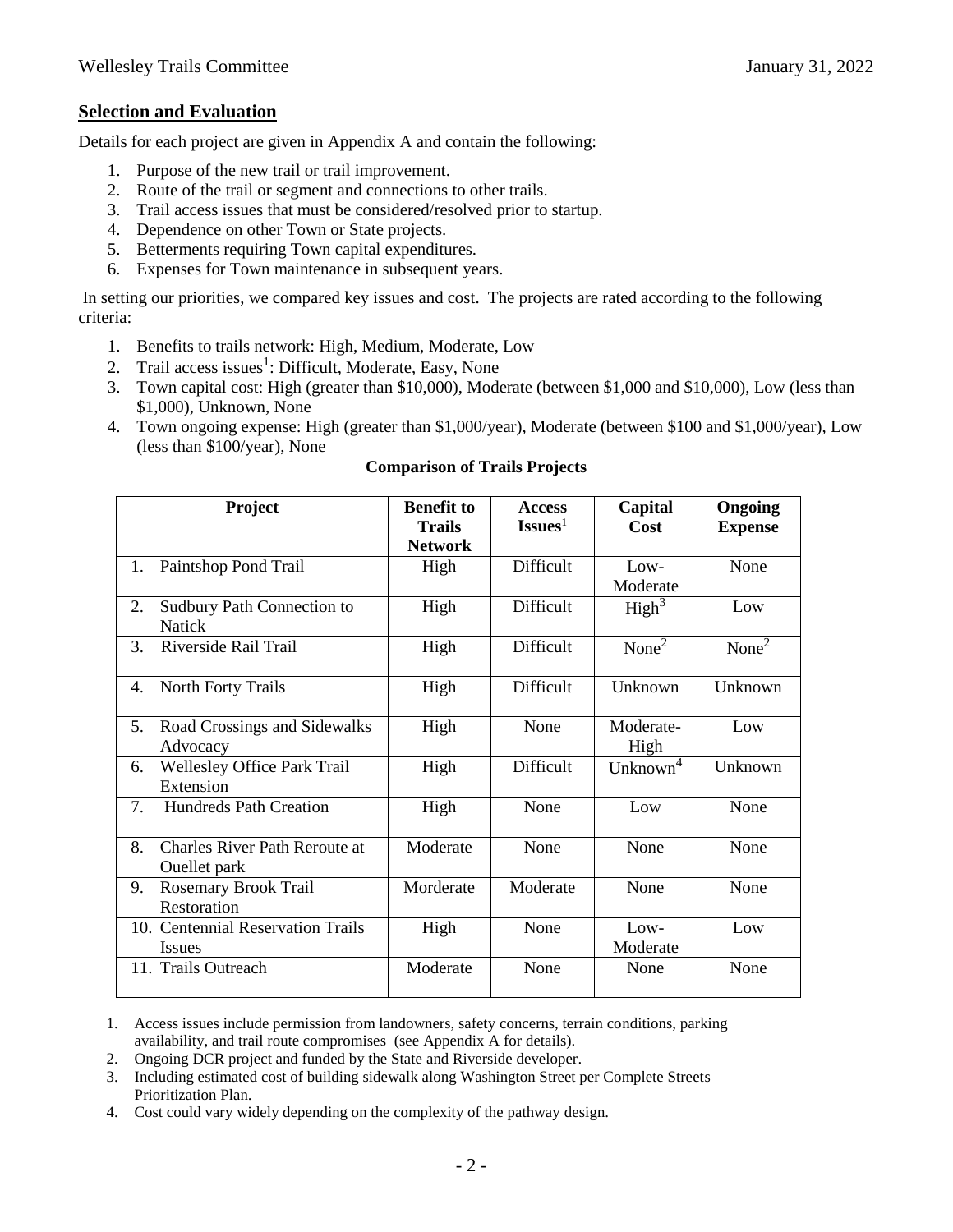# **Additional Information**

The following websites provide additional information:

- 1. Wellesley Trails Network: [www.wellesleytrails.org](http://www.wellesleytrails.org/)
- 2. North 40 Open Space Report (9/16/14): <https://www.wellesleyma.gov/DocumentCenter/View/8419/North-40-Open-Space-Report-PDF>
- 3. Trail Utilization along Western Section of Cochituate Aqueduct (2/19/13): [https://wellesleyma.gov/DocumentCenter/View/7030/Trail-Utilization-along-Western-Section-of-](https://wellesleyma.gov/DocumentCenter/View/7030/Trail-Utilization-along-Western-Section-of-Cochituate-Aqueduct---021913-PDF)[Cochituate-Aqueduct---021913-PDF](https://wellesleyma.gov/DocumentCenter/View/7030/Trail-Utilization-along-Western-Section-of-Cochituate-Aqueduct---021913-PDF)
- 4. Trails Committee five-year plan for 2017-2022 (12/6/16): <https://wellesleyma.gov/DocumentCenter/View/7037/Trails-Projects-Plan-2017-2022---120616-PDF>
- 5. MAPC Trail Network: <https://trailmap.mapc.org/>
- 6. Riverside Greenway: <https://newtonconservators.org/property/riverside-greenway/>

# *WELLESLEY TRAILS COMMITTEE*

Bob Brown Joan Gaughan Diane Hall Denny Nackoney, Vice Chair Steven Park, Chair Jay Prosnitz Laura Roberts, NRC Board representative John Schuler Eric Sofen Ekaterina Zemlyakova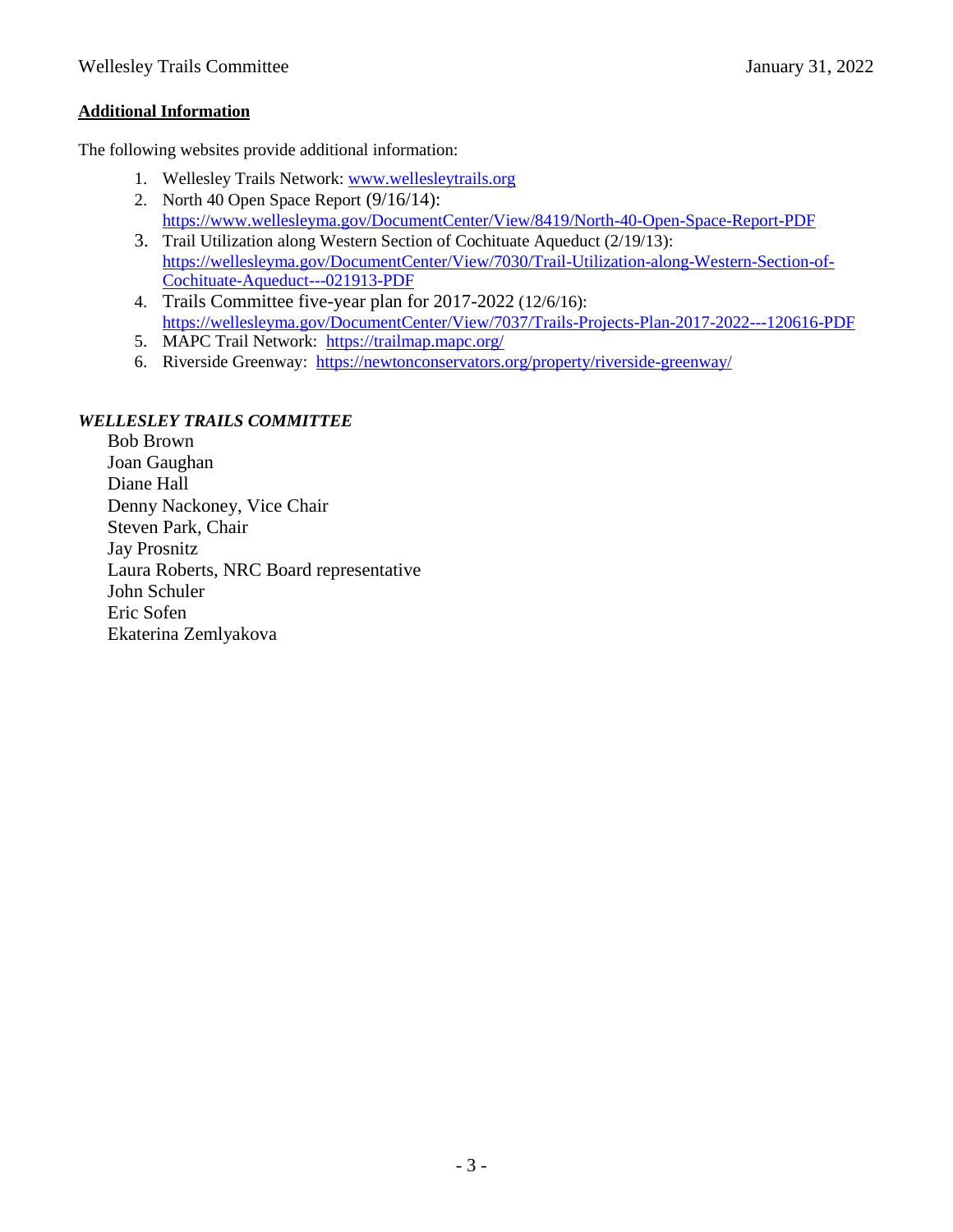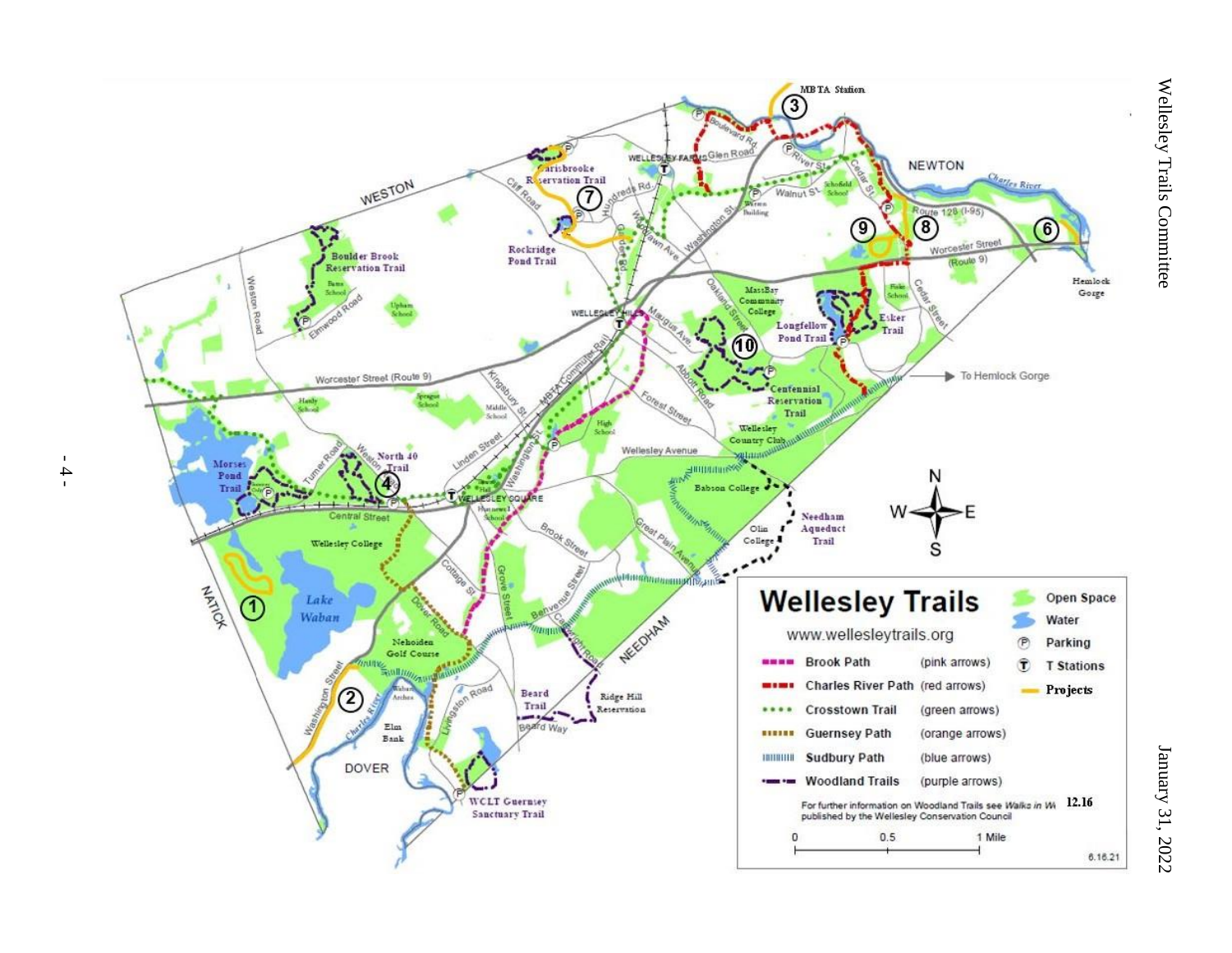# **Appendix A Detailed Project Information**

# **1. Paintshop Pond Trail**

Purpose:

1. Provide a woodland loop trail along established trails in this picturesque wooded area of Wellesley College along Paintshop Pond.

Route:

- 1. Currently there are 3 miles of woodland trails between Paintshop Pond, Lake Waban and Pond Road.
- 2. The actual routing will be determined in discussions with Wellesley College. One route that looks promising runs on a long esker that parallels the edge of Paintshop Pond with good views of the pond, and another trail returns off the side of the esker through forest and old pine groves.

Access Issues:

- 1. Permission from Wellesley College. The land and trails are currently open to the public, but we need approval from the college to mark and publicize our trail on their land.
- 2. Location of trailhead. Ideally the trailhead should be located near a parking area. Possible suggested locations are:
	- a. Playing fields parking lot off Rt-135 would provide access to trails south of the stadium.
	- b. Dirt parking lot off Pond Road (needs to be built) would provide direct access to established trails.

Dependence on Other Projects:

1. None.

Betterments:

- 1. Installation of a map house at the trailhead.
- 2. If built, possible partial payment for establishing small parking area on Pond Road.

Ongoing Expenses:

1. None

# **2. Sudbury Path Connection to Natick**

Background:

- 1. The Sudbury Path runs along the MWRA Sudbury Aqueduct, and currently the trail ends at the Cheever House because the aqueduct section from the Cheever House to the Natick Town line is under private ownership
- 2. Natick has opened their new trail along the Sudbury Aqueduct that ends on Rt-16 at Leach Ln and we plan to interconnect the two trails.

Purpose:

- 1. Provide a safe pedestrian crossing for the Sudbury Path from the Cheever House on the south side of Washington Street to the sidewalk on the north side.
- 2. Provide a safe pedestrian pathway along Washington Street from the end of the sidewalk near the Cheever House to the Natick town line.
- 3. Provide safe pedestrian crossing Washington Street to the Elm Bank driveway for access to the park trails, playing fields and facilities.

Route:

- 1. Currently there is a 0.7 mile gap in the trail between the two towns along Washington St.
- 2. Along the Cheever House driveway approximately 100-ft from Rt-16, the trail would enter the woods west of the driveway and exit to Washington St at the northwest corner of the property.
- 3. The trail would follow a wide shoulder on the south side of Rt-16 to a new crosswalk to the sidewalk on the north side.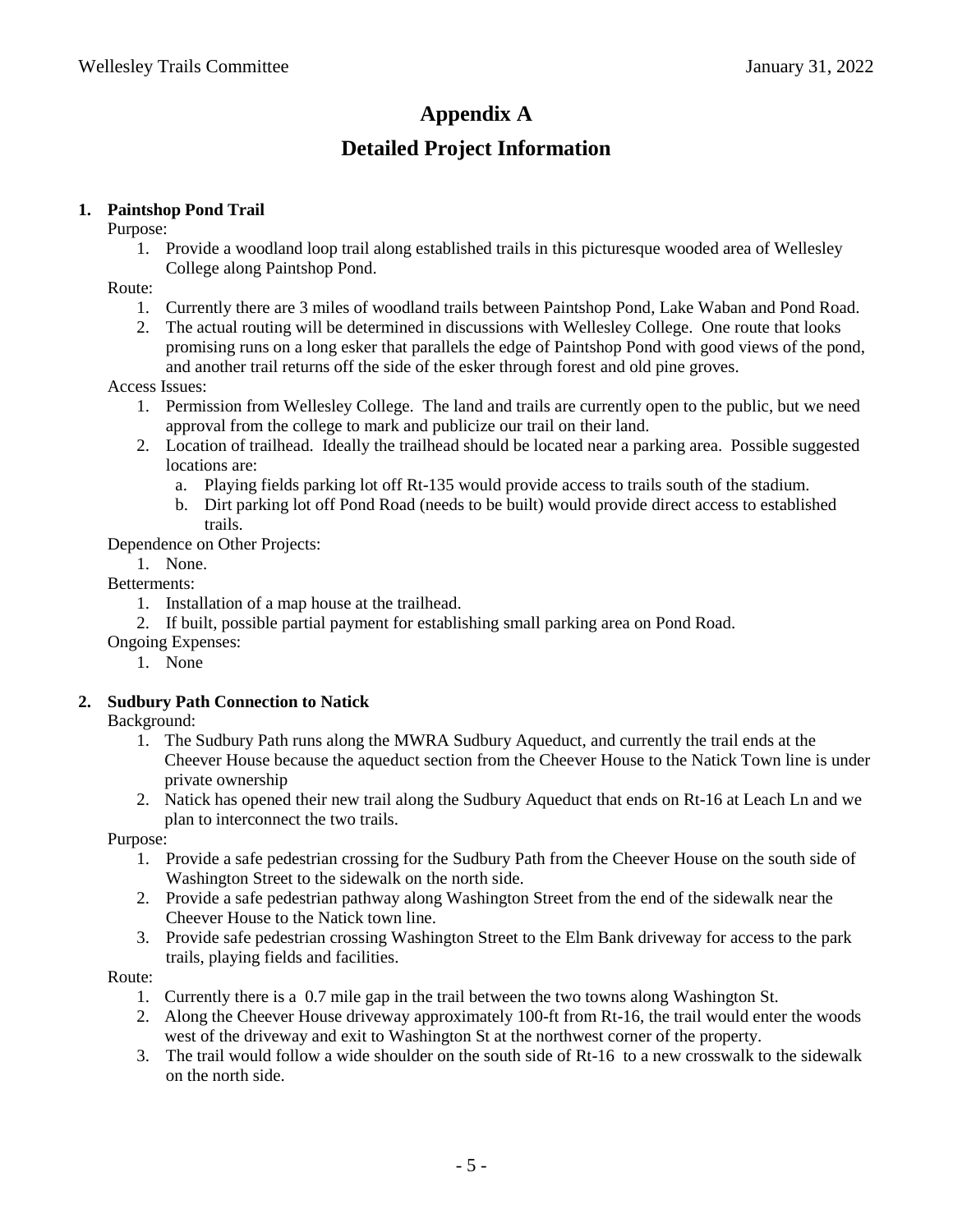4. After a short section of existing sidewalk, the trail would continue along Rt-16 using an existing natural surface path or a newly constructed (continuance) of the sidewalk on the north side of the roadway to the Natick town line.

Access Issues:

- 1. Wellesley College permission. Wellesley College owns the Cheever House, and we would need permission to reroute the Sudbury Path to the northwest corner of their property. This is needed because the roadway shoulder between the driveway and the corner of the property is too narrow for pedestrian travel, but widens after the northwest corner.
- 2. Historical Commission permission. The stone wall is on Town land and may be historical, and if so, we may need Historical Commission approval to breach the wall for pedestrian passage.
- 3. Traffic Committee approval. BETA Group has done a traffic analysis and recommends crossing Washington Street just west of the Cheever House as a safe crossing, and we would need to get the Traffic Committee approval for the crosswalk installation. Also would need Traffic Committee approval for the crosswalk to Elm Bank.

Dependence on Other Projects:

1. None.

Betterments:

- 1. Natural surface trail on Cheever House land will be installed by volunteers at no cost to the Town.
- 2. Breach in stone wall along Rt-16 for trail access to roadway shoulder.
- 3. Crosswalk across Rt-16 at Cheever House. Standard zebra striping with signage or flashing pedestrian signal.
- 4. Leveling sections of dirt pathway along Rt-16 east of Pond Rd or construction of a new sidewalk in this same space.
- 5. Crosswalk across Rt-16 at Cheney Drive. Standard zebra striping with signage or flashing pedestrian signal.

Ongoing Expenses:

1. Maintenance of crosswalk and sidewalk.

# **3. Riverside Rail Trail**

Background:

- 1. Development of a rail trail from Wellesley Lower Falls to the MBTA Station in Newton has been a high priority project for the Trails Committee since our inception in 1993.
- 2. With the completion of the Waterstone complex and renovated railroad bridge across the Charles River by DCR in 2012, the trail section in Wellesley is now complete.
- 3. Because of strong opposition by a few Newton Lower Falls abutters, completion of the Newton section has been stalled.

Purpose:

- 1. Support this pedestrian and bicycle path from Lower Falls to the Riverside MBTA station in Newton.
- 2. Keep this project alive and advocate for Town involvement to get DCR and Newton to complete this project.

Route:

- 1. Washington Street is the start of the DCR Charles River Reservation trail (granite post with heron). Follow the sidewalk along edge of parking lot to the bridge across the Charles River and continue on a stone dust path to Concord Street in Newton. This section has been completed.
- 2. Cross Concord Street on crosswalk, and follow the abandoned railroad right of way to the Rt-128/I-95 bridges crossing the highway and ramp roadway to the MBTA property.

Access Issues:

- 1. DCR has conducted a feasibility study in 2020 for this project and has considered several options for connecting the trail to the footbridge across the Charles.
- 2. Objections by a few Newton Lower Falls abutters have tied this up in the courts for over 20 years.
- 3. DCR owns the railroad land, and the bridges over Rt-128/I-95 are intact and ready for installation of the pathway.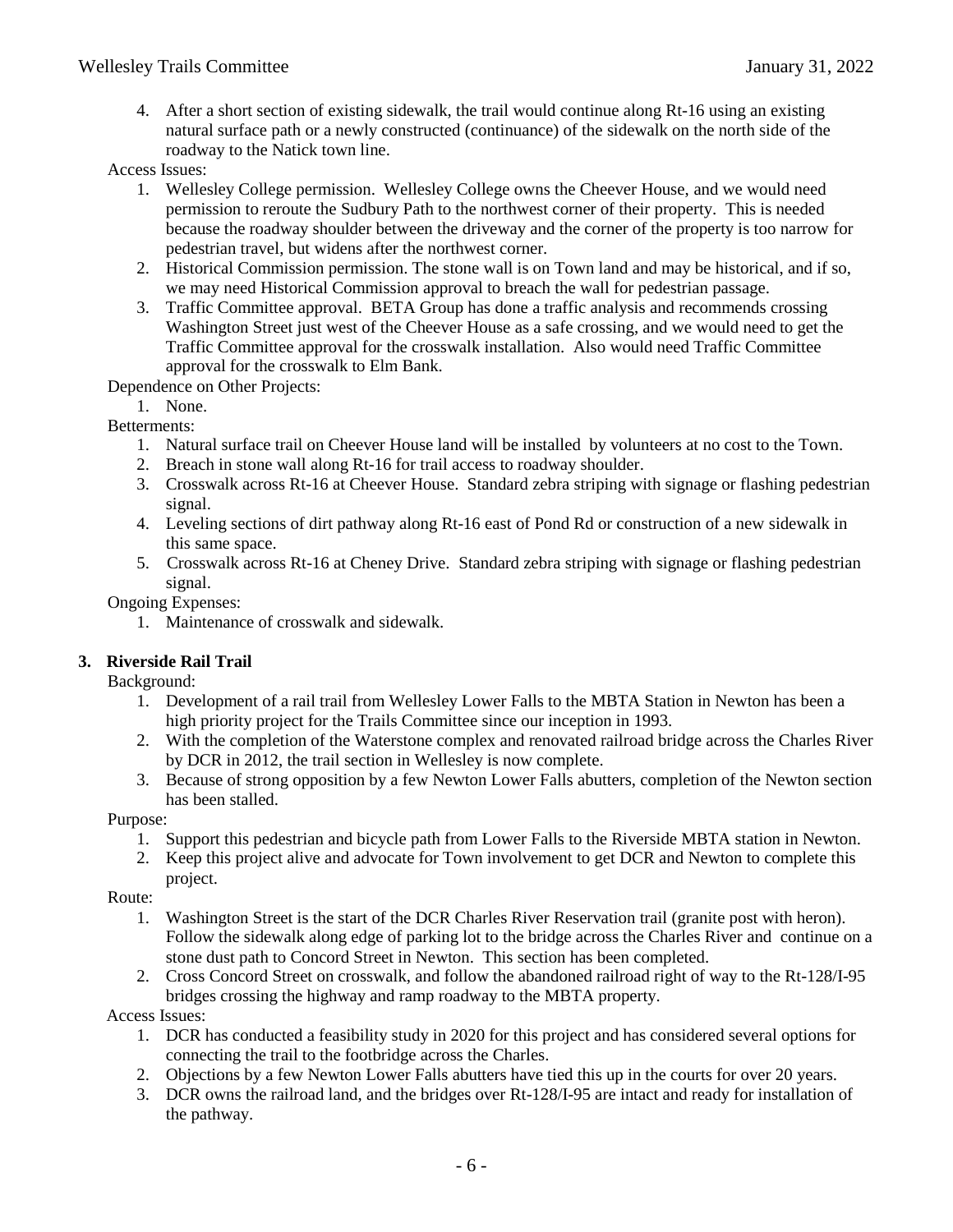Dependence on Other Projects:

1. Riverside Development Project. New office, residential, parking and retail space at the station has been finalized by the developer, and the developer has agreed to help fund the rail trail across Rt-128/I-95 and additional trails connecting to DCR's Riverside Park along the Charles. Still to be resolved is access to the ROW corridor in back of the abutters' property.

Betterments:

1. Funding sources for this project will be provided by DCR, the Riverside developer, and grants. Ongoing Expenses:

1. The rail trail will be maintained by DCR.

# **4. North Forty Trails**

Background:

- 1. The North Forty is part of a 113 acre contiguous open-space corridor along Morses Pond from Rt-9 to Weston Road with 5.3 miles of walking trails with only two road crossings.
- 2. Currently there are 0.9 miles of trails in the North Forty, which does not include the Crosstown Trail section along the Cochituate Aqueduct that is 0.5 miles long.

Purpose:

- 1. It is anticipated that there will be multiple proposals for developing the North Forty, and the Trails Committee will be advocating for retaining open space and the woodland trails.
- 2. Protect the Crosstown Trail with at least a woodland buffer to serve as a visual and sound barrier between the aqueduct and any development along the north side of the trail from Turner Road to the Weston Road electric substation
- 3. If developed, retain parts of the existing trails and add new trails as needed to supplement loss of existing trails.

Route:

1. The Crosstown Trail alignment will remain unchanged along the Cochituate Aqueduct, and the rest of the trail routes are undetermined at this time.

Access Issues:

- 1. The Town has agreed to retain the Crosstown Trail on the Cochituate Aqueduct. This has been Town owned land purchased from the State in 1962.
- 2. Retain at least two trail pedestrian access points from the neighborhoods, one from Turner Road and one from Weston Road. In addition, there are the two access points for the Crosstown Trail along the Cochituate Aqueduct at the Morses Pond Access Road and at the Weston Road electric substation.

Dependence on Other Projects:

1. Unknown

Betterments:

1. Unknown

Ongoing Expenses:

1. Unknown

# **#5. Road Crossings and Sidewalks Advocacy**

Background:

- 1. Wellesley Trails consist of woodland trails that are in open space areas and interconnecting trails that form a network connecting woodland trails. The interconnecting trails follow and cross roadways.
- 2. There are a total of 78 road crossings and 6.8 miles of trail along roadways.

Purpose: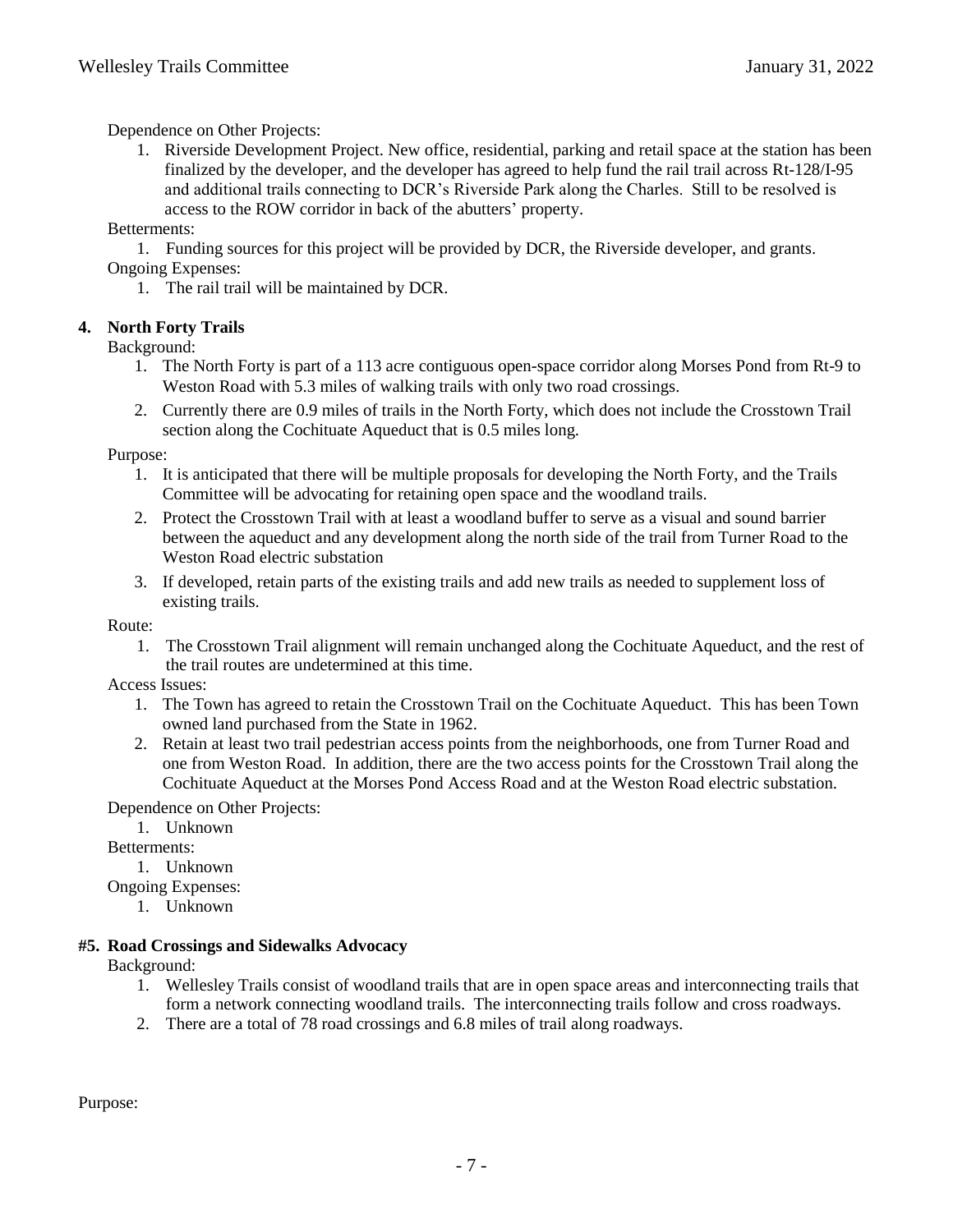- 1. Assess road crossing where there are fast traffic, high density traffic, poor sight lines, and/or high user volume.
- 2. Assess gaps in sidewalk infrastructure that, when filled, would serve as a safe connection between trails
- 3. Work with Traffic Committee to address safety concerns and corrective action for high priority locations.

Route:

- 1. Road crossing occur on all five of our 18.9 miles of interconnection trails.
- 2. The only woodland trail on a roadway is the Beard Trail.
- Access Issues:

1. All are Town or State roadways, so no access issues.

Dependence on Other Projects:

1. Partly covered by Complete Streets and Mobility plans.

Betterments:

- 1. Installation of zebra striping and crosswalk warning signage.
- 2. Installation of flashing pedestrian signals when necessary.
- 3. Installation of sidewalks or wide cleared shoulders.

Ongoing Expenses:

- 1. Repair or replacement of sidewalks
- 2. Maintenance of crosswalks and signage
- 2. Pedestrian flashing light replacement and maintenance.

#### **6. Wellesley Office Park Trail Extension**

Background:

1. The Wellesley Office Park is a densely developed business and planned residential area. The DCR Charles River Path is a short section of trail adjacent to the Office Park that provides a walking route along the river. This trail was funded by the Wellesley Office Park owner (John Hancock) and the trail is not connected to the rest of the DCR trails network.

Purpose:

- 1. Expand the existing Charles River Path and provide a walking route in and out of the Wellesley Office Park, connecting to adjacent neighborhoods and business districts, to Newton's Quinobequin trail along the eastern side of the river, and to the Sudbury Aqueduct at Echo Bridge.
- 2. Create a newly marked woodland trail for our town network

Route:

1. From the trailhead at the southeast end of the existing DCR Charles River Trail, the trail will extend southeast along the river to the sidewalk along the Rt-9 crossing.

Access Issues:

- 1. DCR would need to approve an extension of the trail.
- 2. This trail will be in the Charles wetland riverfront area and will require extensive Town permitting. Dependence on Other Projects:

1. Construction of the residential housing is currently ongoing,

Betterments:

- 1. Design and build a trail of along the existing ancient road that fronts the river. Because of steep banks along the Charles near Rt-9, a boardwalk may be required along this 100-ft section.
- 2. Build a boardwalk over a section of trail that is in the Charles flood plain and wet in some months of the year.
- 3. Possible funding sources for this project are DCR, John Hancock, and grants.

Ongoing Expenses:

1. Maintenance costs for the boardwalks and any non-natural trail surface.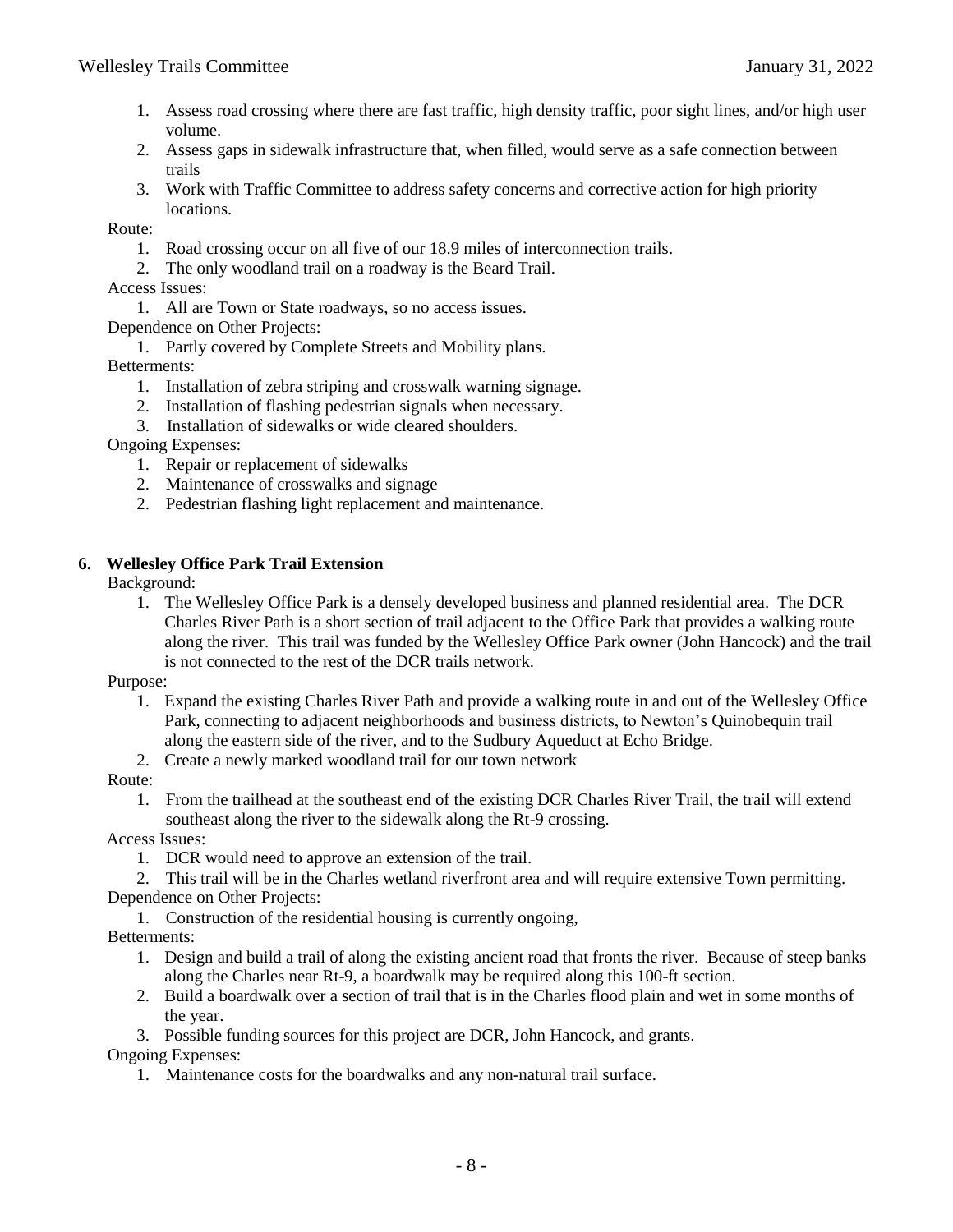### **7. Hundreds Path Creation**

Background:

1. Most of our interconnecting trails are in the southern part of Town, and we would like to expand the network to the northern parts of Town to Rockridge Pond and Carisbrooke Reservation

Purpose:

- 1. Establish a new marked interconnecting trail that connects the Crosstown Trail to Carisbrooke Reservation by way of Rockridge Pond.
- 2. Provide a connection to the Weston trails network in the adjacent George and Nancy Bates conservation land.

Route:

- 1. Leaving the Crosstown Trail, go northwest through Brown Park, follow Lanark Road to Rockridge Road, follow the trails counterclockwise around Rockridge Pond, and exit to Hundreds Circle
- 2. Follow Ledgeways Road to White Oak Road, to the trailhead at Carisbrooke Reservation, follow trails to the parking area at the end of Glenbrook Road, and then connect to Weston trails.

Access Issues:

1. Only access permission required is getting permission from the NRC for Brown Park. The trails through Rockridge Pond and Carisbrooke Reservation are already established trails.

Dependence on Other Projects:

1. None

Betterments:

1. None

Ongoing Expenses:

1. None

# **8. Charles River Path Reroute at Ouellet Park**

Background:

1. The Charles River Path is a woodland trail running along the eastern end of Wellesley mainly in the woods. The path detours out to the sidewalk along Cedar St from Charles Street to Worcester St.

Purpose:

- 1. Reroute the Charles River Path to continue in the woods and so avoid routing along a busy road. Route:
	- 1. At the intersection with Charles St, the path would instead continue along in the woods behind Ouellet Park, cross Barton Road, join the woodland trail along Rosemary Brook, and emerge from the woods at Cedar Street near the Route 9 crossing.

Access Issues:

- 1. Permission will be required from the NRC and the Water Department for developing new trail through Town Forest land and existing trail adjacent to the Barton Rd housing complex.
- 2. There is an option to develop a new trail along the north side of Rosemary Brook between Barton Rd and Cedar St along the edge of the gas pipeline, and that would require permitting by the Wetlands Protection Committee.

Betterments:

1. A bog bridge may be required to traverse the area below Charles St because of rainwater drainage from the street collecting in that area.

Ongoing Expenses:

1. If required, bog bridge maintenance.

# **9. Rosemary Brook Trail Restoration at Town Forest North**

Background:

1. Town Forest North is a 29.5 acre section of undeveloped woodlands northwest of the intersection of Worcester St and Cedar St. There are remnants of a trail loop that is used but not maintained.

Purpose: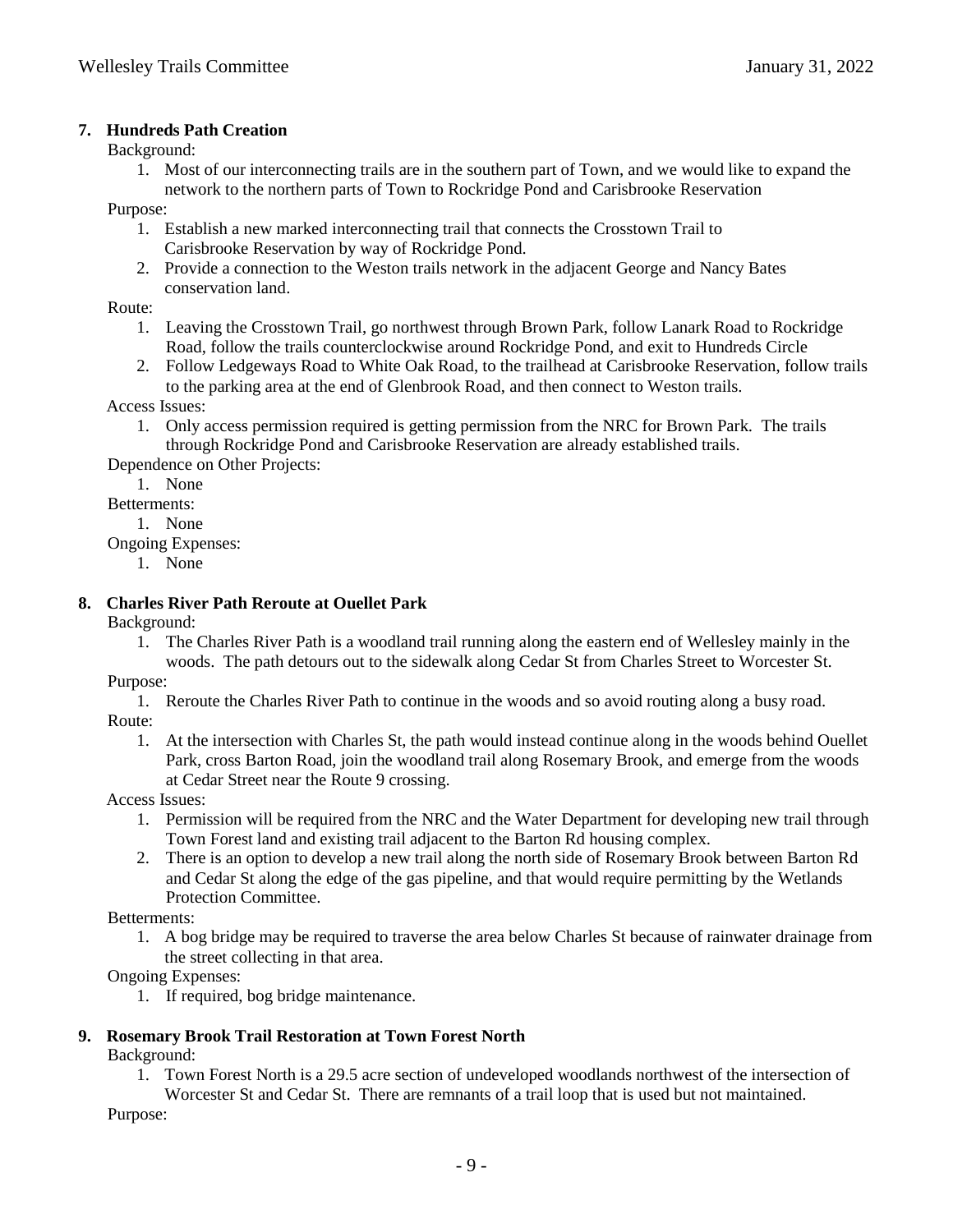1. Restore the unmaintained trails remnants to usable condition by clearing debris. Establish a new section of trail to form a circular loop. Consider options for parking near the trail head off of Cedar St or at the Rt-9 driveway for the well head pumping station.

# Route:

1. The trailhead is on Cedar St adjacent to the electrical substation. The trail follows the southern bank of Rosemary Brook and loops back through the wooded area.

Access Issues:

1. There is a sewer easement running along the northwestern edge of woods adjacent to the river. Coordinate with the water department to ensure that the trail does not interfere with water department assets.

Dependence on Other Projects:

1. None

Betterments:

1. None.

#### Ongoing Expenses:

1. None

# **10. Centennial Reservation Trails Restoration, Maintenance and Planning**

Background:

1. Centennial Reservation is 80 acres of contiguous open space with 2.5 miles of public trails. It is a popular area for walkers, joggers, dog-walkers, and cyclists. Many trails exhibit signs of overuse with erosion, incremental trampling of vegetation and unsanctioned shortcut trails.

#### Purpose:

- 1. Mitigate impacts of overuse to preserve the area and minimize human impact on flora and fauna
- 2. Repair or relocate eroded trails, close redundant shortcut trails, and coordinate with DPW and NRC on maintenance plan.

#### Route:

1. All trails in the reservation and on MassBay Community College land.

Access Issues:

1. Primarily for existing trails, but if any new trails are required, we will coordinate with the landowner. Dependence on Other Projects:

1. None

Betterments:

- 1. Installation of gates or fencing.
- 2. Regrading or rebuilding trails for erosion control management.

Ongoing Expenses:

1. None.

# **11. Trails Outreach**

Background:

1. The trails network is a unique and special resource that benefits residents and that needs ongoing support and stewardship from users. Wellesley's trails experience high traffic and suffer from some activities like littering, bike jump building, walking off-trail, constructing new trails, and more.

# Purpose:

- 1. Raise awareness of best practices for trail use and discourage detrimental activities.
- 2. Offer information about trail access, maps and other user resources.
- 3. Promote trail use for the betterment of our town's mental and physical health, including the continuation of our trail walks and kids/family adventure walks.
- 4. Continued use of social media and signage as promotional tools.

Route:

1. All trails on the GIS trail maps.

Access Issues: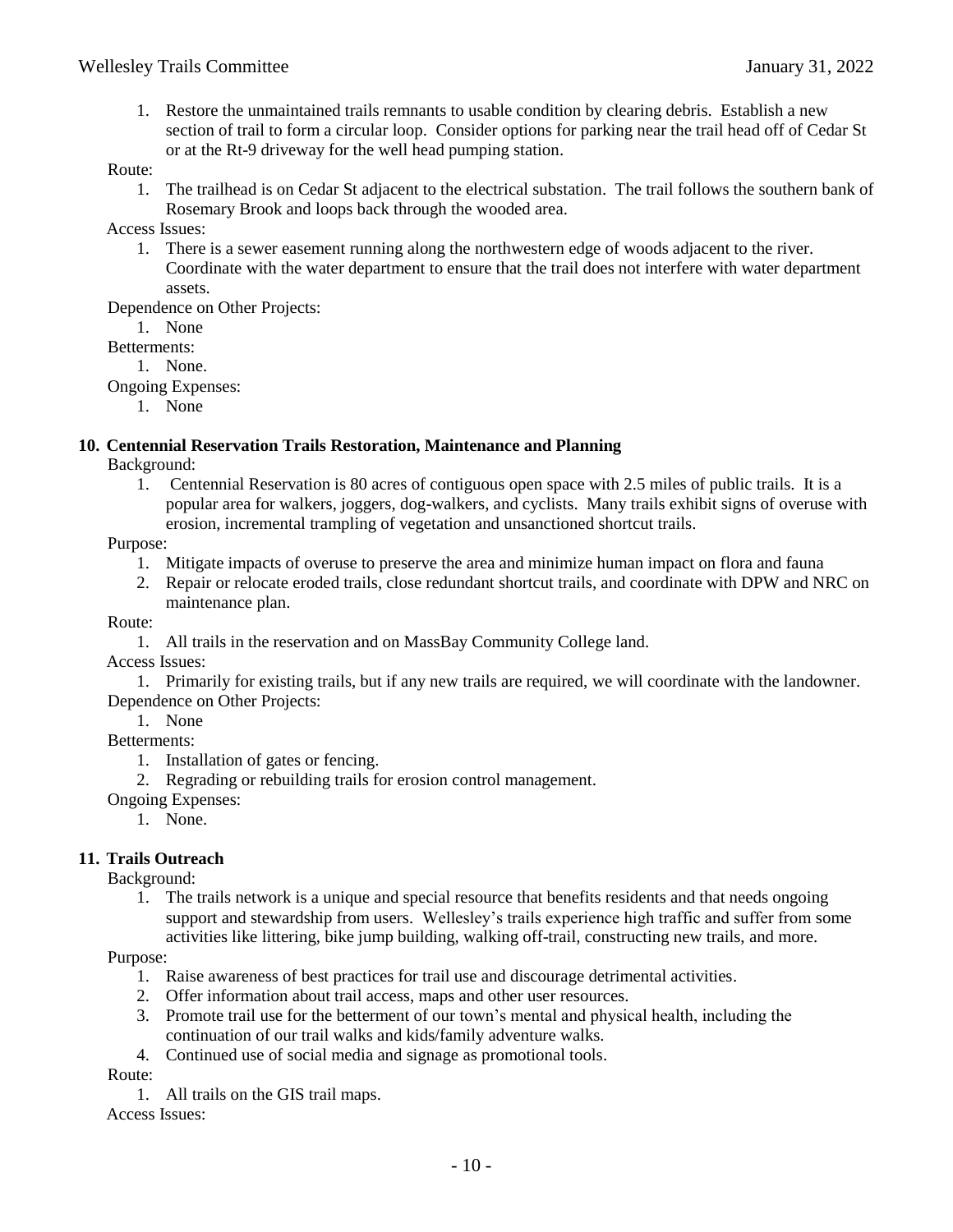1. None

Dependence on Other Projects:

1. None

Betterments:

1. Not applicable.

Ongoing Expenses:

1. Minimal expenses for materials for signs or flyers.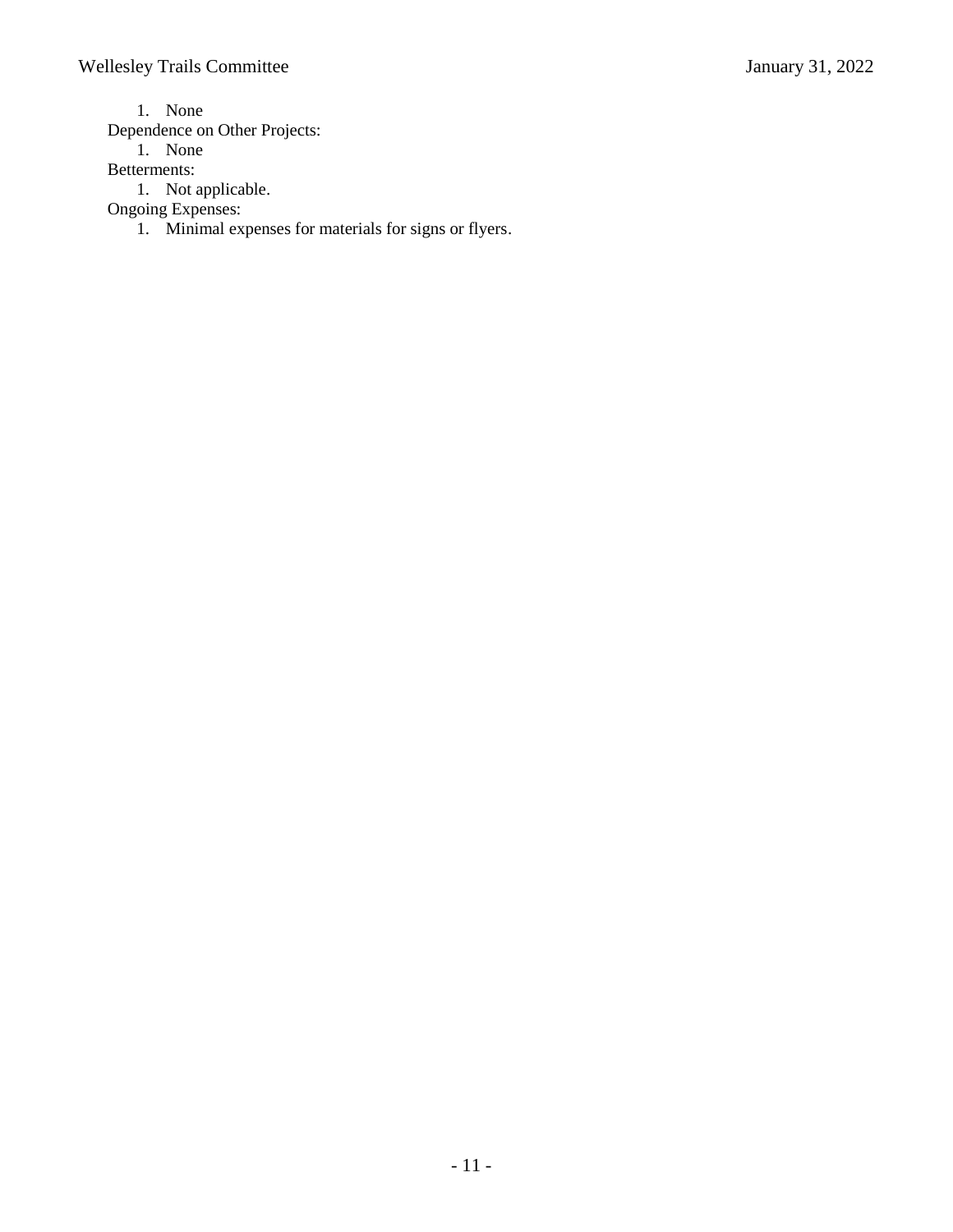# **Appendix B**

# **Status of 2017 Proposed Projects**

In our previous plan - Future Trails Development and Improvement Projects, December 6, 2017 - we listed eleven ideas for proposed projects. We have completed five of the projects, four are ongoing, one is retained, and one has been removed. The projects as described in the 2017 plan and the current status of the projects are:

1. **Brook Path Improvements at High School:** Provide a continuous, well-defined path from State St to the trail off Paine St that maximizes off-road travel. This was to be part the Fuller Brook Park Restoration Project. But because most of the work planned for this improvement was deleted by FBPCC cost cutting, this project has been redefined as a Trails Committee project to complete what had been approved in the preliminary design.

**Completed:** A stone dust path along the State St parking lot to Rice St along the stadium and Hunnewell Playing Fields was completed in 2017. This gap in the Brook Path was finally eliminated with Trails Committee, NRC, DPW and grant funding after twelve years of negotiations, planning and construction.

- 2. **Paintshop Pond Trail:** Create a new woodland trail at Wellesley College. The trail would follow existing trails between Pond Rd, Paintshop Pond and Lake Waban. **Stalled:** Negotiations with Wellesley College broke down. Main issues were where to park and start the trail.
- 3. **Sudbury Path Connection to Natick:** Extend the Sudbury Path from the Cheever House along Washington St to the Natick town line.

**Ongoing:** Currently working with Town on plans and funding sources for sidewalk on the north side of Washington St.. Still to be resolved is permission from Wellesley College for new trail from the aqueduct to the NW corner of the Cheever House property and installing a crosswalk for a trail crossing to get to sidewalk on north side of Washington St.

4. **North Forty Trails:** Preserve the Crosstown Trail along the Cochituate Aqueduct as an open space corridor, maximize open space retained for passive recreational use, and retain/establish trails connecting the neighborhood to the Crosstown Trail.

**Not Started:** No planning by the Town has started for developing this property.

5. **Road Crossings Safety:** Work with the Traffic Committee to identify safety concerns and priorities for crosswalks at trail road crossings..

**Ongoing:** Almost all of the trail crossing concerns have been addressed and corrected by the DPW, but we still continue to work with the Traffic Committee and DPW on improving safety at road crossings and sidewalks under the new project **Road Crossings and Sidewalks Advocacy.**

- 6. **Riverside Rail Trail:** Advocate for the completion of the rail trail connecting the new DCR bridge over the Charles River in Lower Falls to the Riverside MBTA station in Newton. **Ongoing:** Currently working with DCR and Newton on plans for Riverside connection, and trail to Lyons Field on Commonwealth Ave for regional trail connection to Boston.
- 7. **Charles River Path Extension to Crosstown Trail:** Instead of ending the Charles River Path at the Weston town line, extend the trail through Indian Springs Park to the Crosstown Trail. **Completed:** The trail was rerouted in 2017 over Riverdale Rd and the Waterway to the aqueduct.
- 8. **Crosstown Trails Relocation in Hills:** Crosstown Trail Relocation in Hills. Reroute the trail to avoid walking through congested areas along Washington St from Cliff Rd to Woodlawn Ave. **Completed:** In 2017 the Crosstown Trail was rerouted north of Washington St from the Hills Post Office, past Brown Park to the Cochituate Aqueduct on Woodlawn Ave.